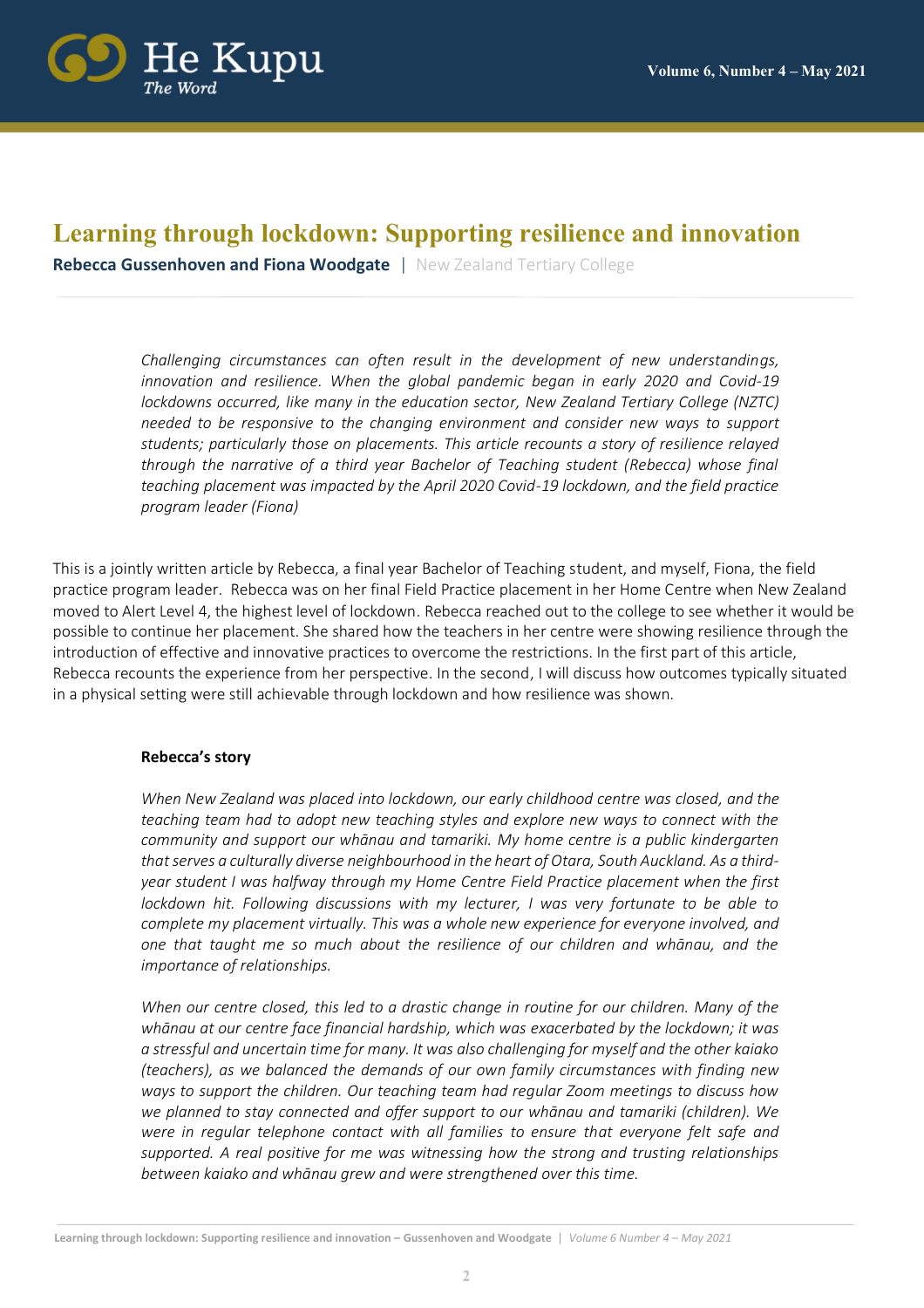

### **Staying connected**

*As a teaching team, we decided that it was vitally important to us to develop meaningful and creative ways to connect with the centre community. We posted activities, games and videos of us singing our favourite songs online for whānau to share with their children. This helped us to stay connected when we could not physically be together. The games and activities were planned with the interests of the children in mind. At the same time, we were conscious of the needs and aspirations of our whānau and I was encouraged by my Associate Teacher to plan responsively so that everybody had equal opportunities to participate. Through our conversations with whānau, it became clear that many families did not have a lot of resources at home, therefore special care was taken to ensure that all the resources we used were readily available or easily substituted to remove any barriers to participation. Examples of games and activities that I planned over this time include a colour themed treasure hunt, a memory game using everyday household objects, and a bowling game using empty bottles. I also incorporated some simple sign language into videos to support and include children with additional needs.*

*Once the country moved to Level 3 we created a toy library which whānau could access in a contactless way. Photos of packs we created were posted online, and families chose a pack for the week and were given a collection time. Packs were themed around children's interests and included outdoor toys, art materials, blocks and construction toys. This was hugely successful and well used by the whānau who then posted photos of the children's learning and engagement on Storypark (an online learning platform). This was such a big success that it has continued over the school holidays. We also researched resources that were available to our families who were struggling, such as foodbanks and pātaka kai (open pantry). This was an area that I feel particularly passionate about, and during my virtual placement I was able to take an active leadership role and connect with the local community and secure food donations to make kai (food) parcels for our whānau.* 

*I feel incredibly privileged to have had the support of the teaching team, my Associate Teacher and New Zealand Tertiary College to experience a virtual placement. The lockdown experience challenged me professionally to adapt to a new way of life, to communicate and connect differently, and to learn new and creative ways to cater to the needs of our children and whānau. Ultimately though, I think that it has been positive as we have strengthened relationships and grown closer with our families and community. I am in awe of the resilience of our families!*

# **Fiona's Story**

*When the country moved to Level 4 lockdown, the majority of the early childhood centres immediately closed, and for the majority of students on Field Practice, their placements were discontinued. However, the centre Rebecca was working in continued to serve the community. Rebecca and her Associate Teacher shared with us how the teachers and the centre were adapting practices in response to the lockdown, and were continuing to meet the needs of the children and whānau. Rebecca spoke to us of how these challenges were creating opportunities for innovative practices. When we learned of Rebecca and her centre's response to lockdown, we were excited to support Rebecca in continuing her placement. One of the major outcomes*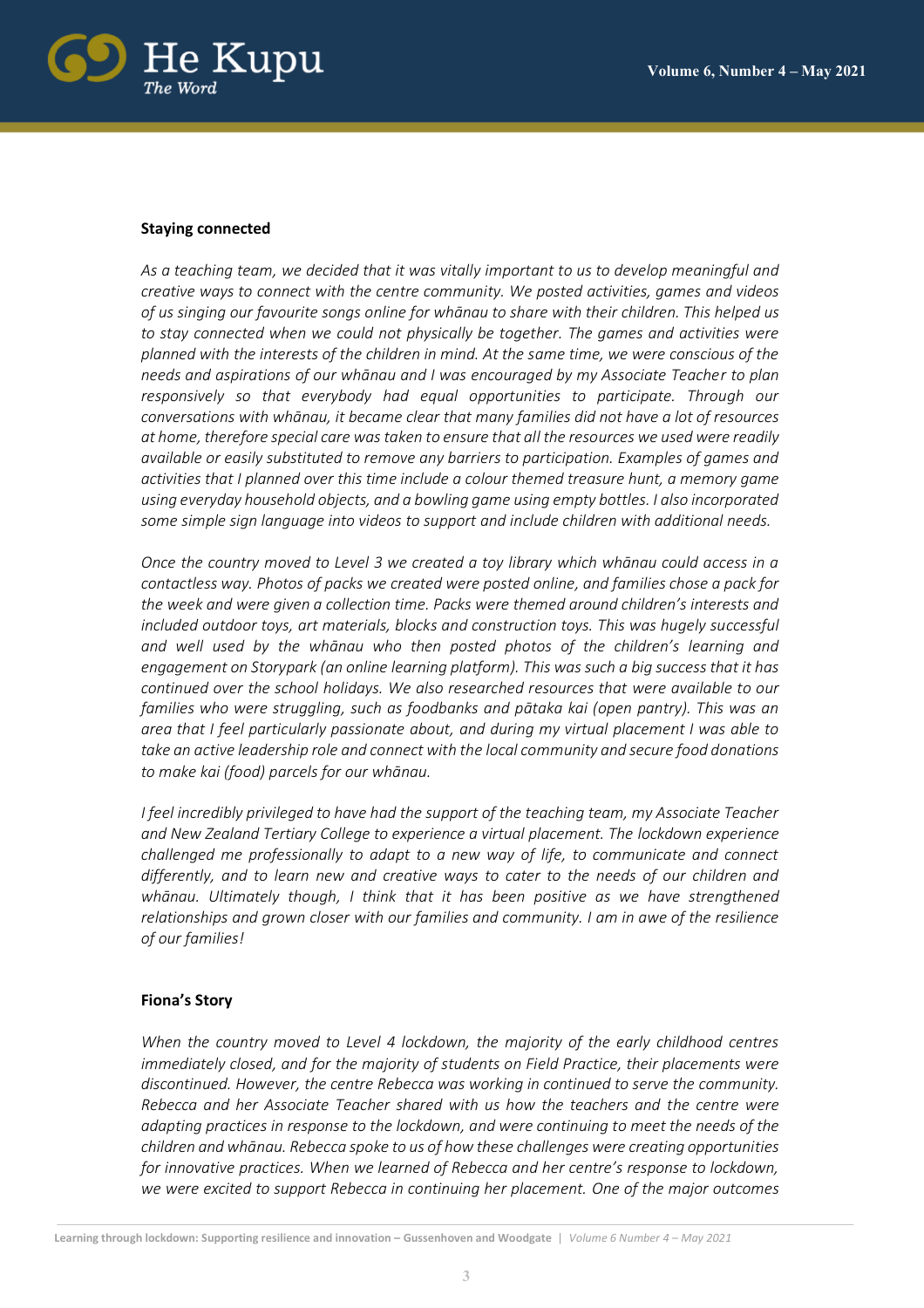

*for Rebecca's placement related to the facilitation of effective professional communication. In a physical setting, this might be demonstrated in many different ways, through everyday team teaching, attending professional meetings, maintaining children's documentation. However, the disruption to normal routines and services brought by lockdown meant that as a team we needed to reconsider how the placement's Learning Outcomes might still be met. The first aspect of the communication outcome referred to the student's professional communication with colleagues, her Associate Teacher and her allocated lecturer. Following discussions with Stephanie, we found that during lockdown, this level of communication was actually heightened, with Rebecca and her Associate Teacher demonstrating high levels of interaction and engagement with children, their families and others in the teaching team. This was also true of Rebecca's interactions with the college; emails and the use of Zoom fostered effective communications allowing for regular discussions focusing on new ways of meeting the established outcomes.* 

*During the lockdown, Rebecca and her Associate Teacher had been able to maintain frequent contact with the other members of the teaching team through daily scheduled conference calls, emails and text messages. Communication with families also continued through regular telephone calls, emails, text messages and the use of Storypark. Although these tools were used regularly before, they now became essential. Through regular interaction provided by remote technologies, relationships between Rebecca, the teaching team and families, relationships were strengthened and areas of need were identified which were then addressed.* 

*A secondary focus for the placement related to the area of relationships and how these were being established and maintained with the children and their families. Through speaking with Rebecca and her Associate Teacher, it was evident that the relationships with the parents and children were actually being strengthened, both through supporting parents with sharing teaching resources and strategies, and also in the ways that Rebecca and her team were able to provide more immediate support. Organising the pick-up and drop-off of teaching resources and the essential food packages showed how the relationships had developed, and showcased the leadership skills and professional values that Rebecca and those in her centre demonstrated. We also noted the consideration shown to those families who did not have access to the Internet, but were still included in the planning and preparation.* 

*By supporting the placement to continue in the extenuating circumstances, all stakeholders in the partnership between the student, Associate Teacher and the lecturer discovered and learnt new ways of understanding the role of the early childhood teacher. Rebecca's perseverance in the face of challenge not only allowed her to continue in her role as a teacher, but also enabled her to complete authentic and relevant tasks that supported her growth and professionalism. It is clear from the discussion of Rebecca's experience that the resilience of the centre and teaching team motivated them to continue providing education, which contributed to the resilience of children and families.*